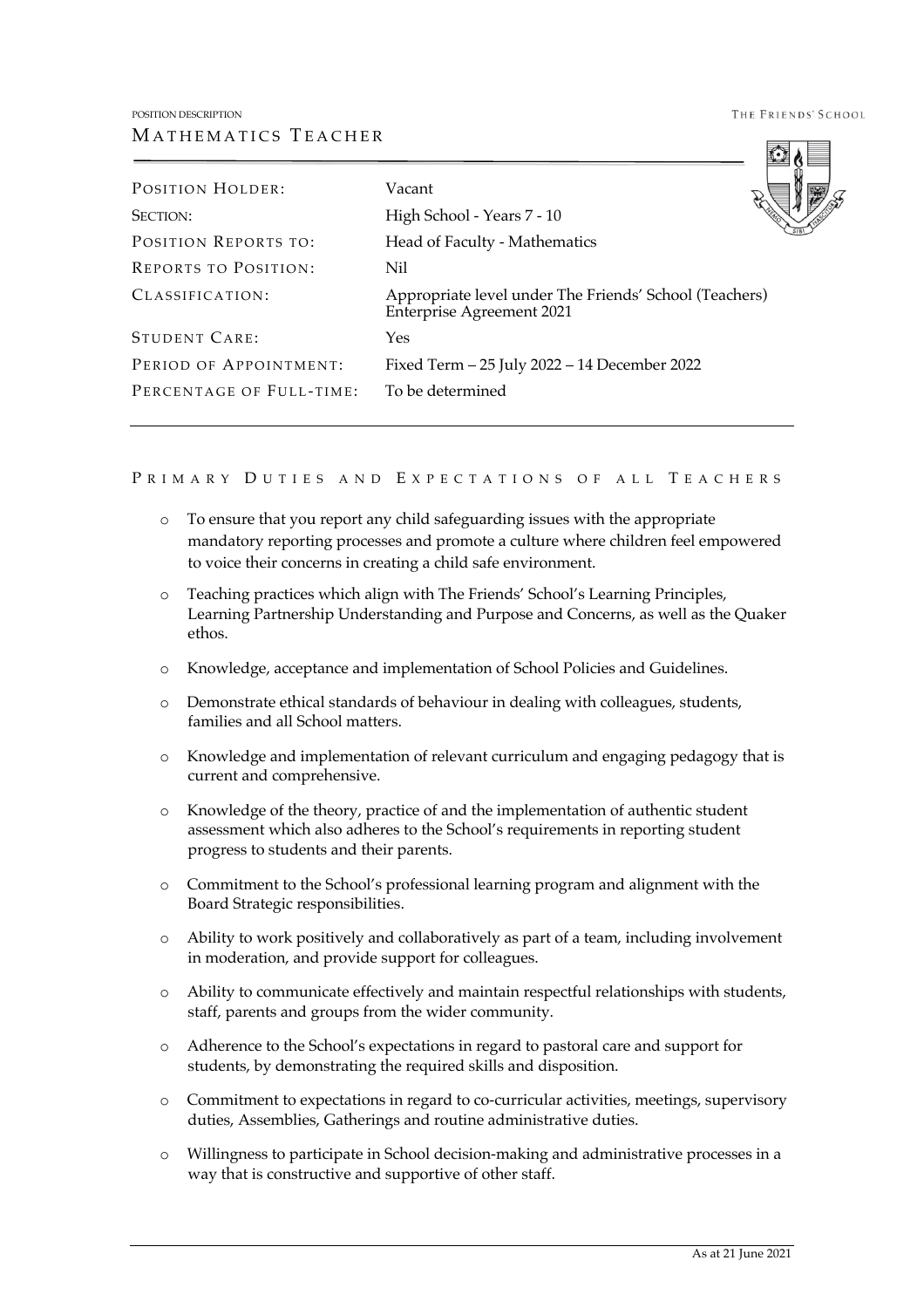- o Complete all required professional learning and meet administrative/reporting deadlines.
- o Behave and work in alignment with the current version of The Friends' School Staff Handbook and all requirements of the Tasmanian Teachers Registration Board.
- o Willingness to teach across a range of disciplines (Years 7-12) if qualified to do so.

# SPECIFIC DUTIES AND EXPECTATIONS OF A TEACHER OF M ATHEMATICS

- o Initially teach Mathematics to students from Years 7 to 10 or as determined by the school given future needs.
- o Be a teacher who inspires and engages students in the learning of Mathematics.
- o Actively participate in developing programs for Mathematics from Years 7 to 12 that are in keeping with the Australian Curriculum and the syllabus guidelines at The Friends' School.
- o Work in a team of dedicated Mathematics teachers, participating in and contributing to a collaborative working environment.
- o Actively engage in the development of our Mathematics program and our wider learning program in line with our Learning Principles.
- o Participate in the pastoral care system, initially within our High School, in the role of tutor for a group of students.
- o Participate in our co-curricular program.

### K EY R ELATIONSHIPS

- o Head of Faculty
- o Head of School
- o Colleagues
- o Students and parents

## D ELEGATIONS

o Nil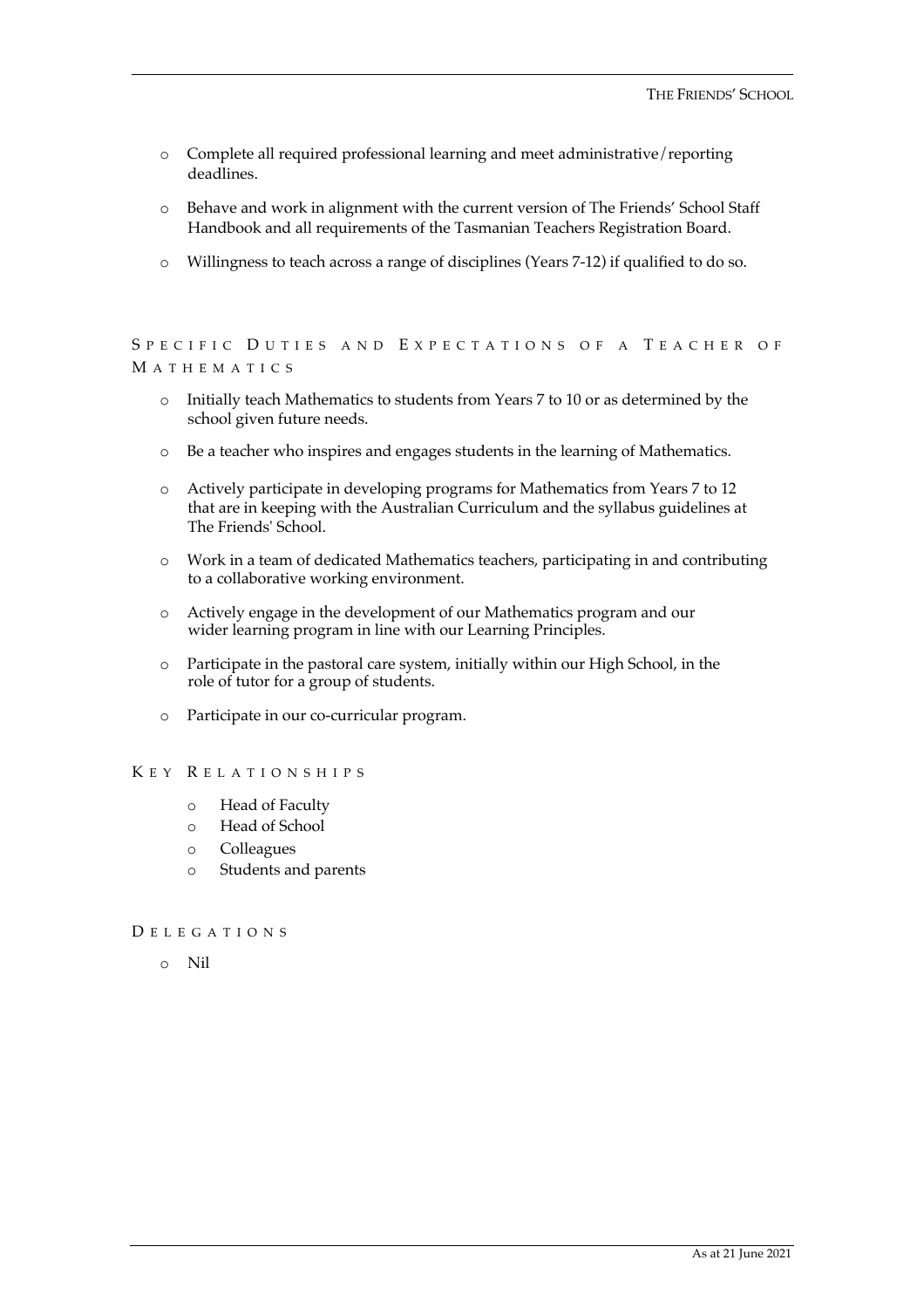# S ELECTION C RITERIA

- 1. Understanding of the 10 National Child Safe Standards which strive to protect children and young people from abuse and neglect.
- 2. Have a thorough knowledge of Australian Mathematics curricula and methodology from Years 7 to 10, and ideally to Year 12. Knowledge of the International Baccalaureate Diploma Programme is desirable.
- 3. Demonstrate a commitment to the learning of Year 7 & 8 students and creating transformative interdisciplinary learning experiences.
- 4. Proven ability in developing and delivering engaging and empowering learning programs which are inclusive and responsive to student needs. Be willing to actively support additional commitments that promote Mathematics in the School.
- 5. Proven skills in the use of relevant ICT and learning management systems as an integral part of learning and teaching practice.
- 6. Proven ongoing professional learning through engaging in internal and external opportunities and collaborating effectively with colleagues.
- 7. Proven skills and disposition required to take responsibility for the effective pastoral care of students, in classes, tutor groups and on excursions. Proven experience in co-curricular programs.
- 8. Hold appropriate tertiary qualifications and/or relevant experiences related to Mathematics and be a fully qualified teacher, registered to teach or eligible to be registered to teach, within the State of Tasmania.
- 9. Have the ability to work safely in a school environment and be fit to carry out the duties of the position.
- 10. Have a strong understanding and support for The Friends' School Purpose & Concerns, our Learning Principles and Learning Partnership.